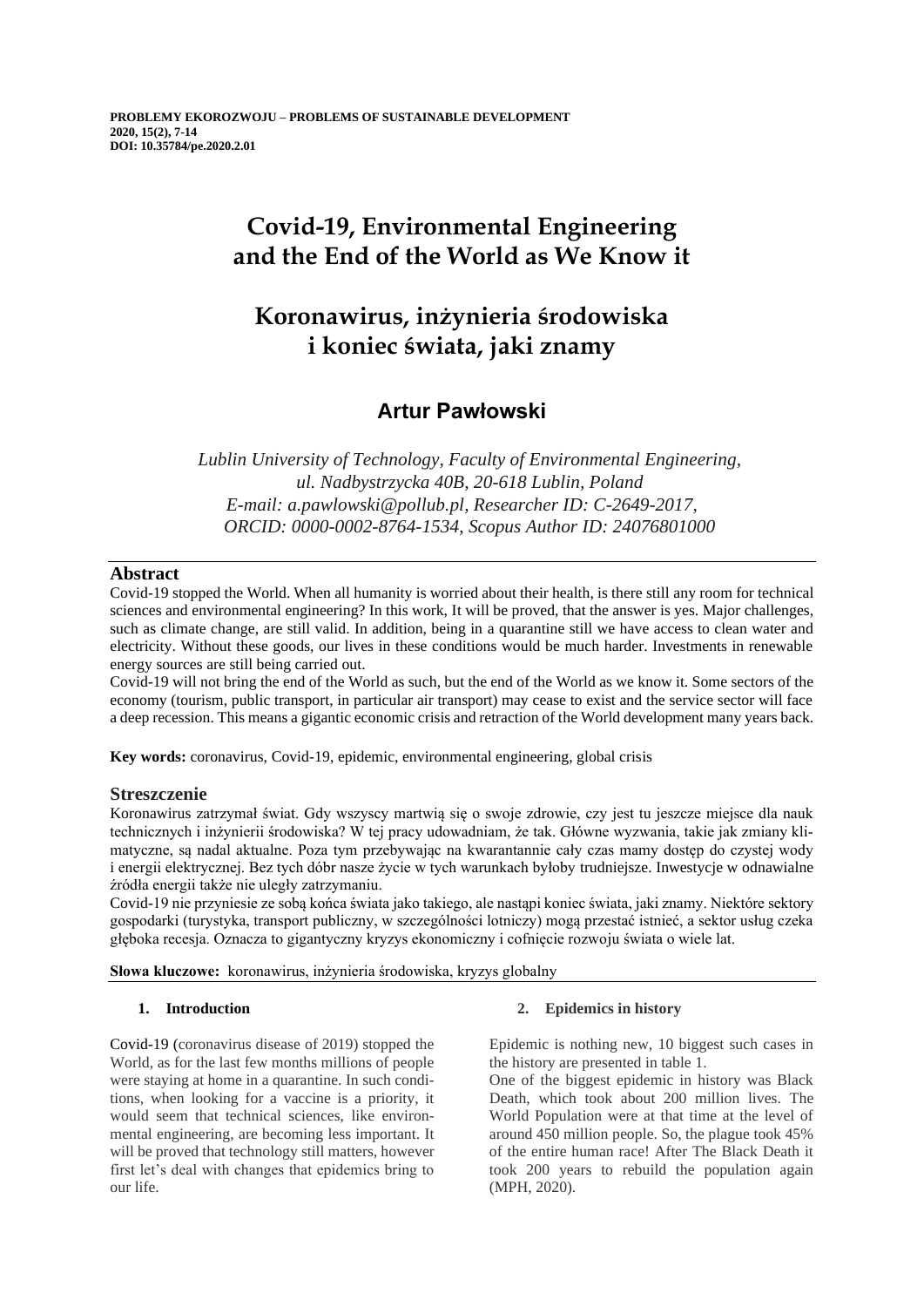| N <sub>0</sub>   | <b>Name</b>                                  | Date      | Death tool                                   | <b>Comment</b>                                                                                                                                                                                                                                                                                                                                                                                                                                             |
|------------------|----------------------------------------------|-----------|----------------------------------------------|------------------------------------------------------------------------------------------------------------------------------------------------------------------------------------------------------------------------------------------------------------------------------------------------------------------------------------------------------------------------------------------------------------------------------------------------------------|
| $\mathbf{1}$     | Covid-19                                     | 2019-?    | Unknown,<br>346 000 as for<br>the May 2020   | Cause: virus.<br>It begun in China around December 2019, then<br>spread around the globe.                                                                                                                                                                                                                                                                                                                                                                  |
| $\mathbf{2}$     | AIDS Pandemic                                | 1976-?    | 32 million so<br>far                         | Cause: HIV virus.<br>It was identified in 1976 in Democratic Re-<br>public of the Congo. Then it has become<br>global. At initial stage it was touching homo-<br>sexually oriented people, later it was touching<br>also heterosexuals. Now there are more than<br>30 million of people infected with HIV virus,<br>however there are new medicines that help to<br>live longer.<br>21% of infected are unaware of that they are<br>carriers of HIV virus. |
| $\mathfrak{Z}$   | Flu Pandemic<br>(The Hong Kong Flu)          | 1968      | 1 million (half<br>of them in<br>Hong Kong). | Cause: influenza (H3N2 type). It begun in<br>Hong Kong, but soon was reported in Singa-<br>pore, Vietnam, Philippines, India, Australia,<br>Europe and the United States.                                                                                                                                                                                                                                                                                  |
| $\overline{4}$   | Asian Flu                                    | 1956-1958 | 2 million                                    | Cause: influenza (H2H2 subtype).<br>It begun in China, then spread across Singa-<br>pore, Hong Kong and United States.                                                                                                                                                                                                                                                                                                                                     |
| $\sqrt{5}$       | Spanish Flu Pandemic                         | 1918-1920 | 20-50 million                                | Cause: influenza.<br>It begun in France, than spread among many<br>other countries, including Spain.<br>This was the global pandemic with 500 million<br>people infected.                                                                                                                                                                                                                                                                                  |
| 6                | 6 <sup>th</sup> Cholera Pandemic             | 1910-1911 | More than<br>800 000 in<br>India alone       | Cause: Cholera<br>It begun in India (as all other Cholera Pan-<br>demic), then spread across Middle East, North<br>Africa, North America and Eastern Europe<br>(with Russia).                                                                                                                                                                                                                                                                              |
| $\boldsymbol{7}$ | Flu Pandemic<br>(Asiatic Flu or Russian Flu) | 1889-1990 | 1 million                                    | Cause: Influenza (subtype H2N2 or H3N8).<br>It begun in the same time in 3 separate and dis-<br>tant locations: in Turkestan, Canada and<br>Greenland. Then it has become global. The im-<br>portant factor was rapid growth urban popula-<br>tion at that time.                                                                                                                                                                                           |
| 8                | 3 <sup>rd</sup> Cholera Pandemic             | 1852-1860 | 1 million                                    | Cause: Cholera.<br>It begun in India, then spread across the Gan-<br>ges River Delta, Asia, Europe, North America<br>and Africa.<br>During this pandemic (in 1854) British physi-<br>cian John Snow identified contaminated water<br>as the means of transmission for the disease.<br>Earlier they were unknown.                                                                                                                                           |
| 9                | The Black Death                              | 1346-1353 | $75$ to<br>200 million                       | Cause: Bubonic Plague<br>It begun in Asia, then spread across Europe,<br>Africa and Asia. Marine transport was the<br>means of transmission of the disease, to be ex-<br>act fleas living on quite common on ships rats.<br>Ports were at that time urban centres, so the<br>disease could infect many people quickly.                                                                                                                                     |
| 10               | Antonine Plague<br>(Plague of Galen)         | About 165 | 5 million                                    | Cause: unknown.<br>The disease was brought to Rome by soldiers<br>coming back from Mesopotamia. In Europe<br>countries mostly affected were Italy and<br>Greece.                                                                                                                                                                                                                                                                                           |

Table 1. Epidemics in history (from more recent to the oldest), source: MPH, 2020, changed

If Covid-19 could cause such mortality (taking into account that the current World population is 7.8 trillion), we would have to face 3.5 trillion deaths!

Epidemics do happen and it is just a matter of time, when we will have the new outbreak.

One of the most important factor is globalization.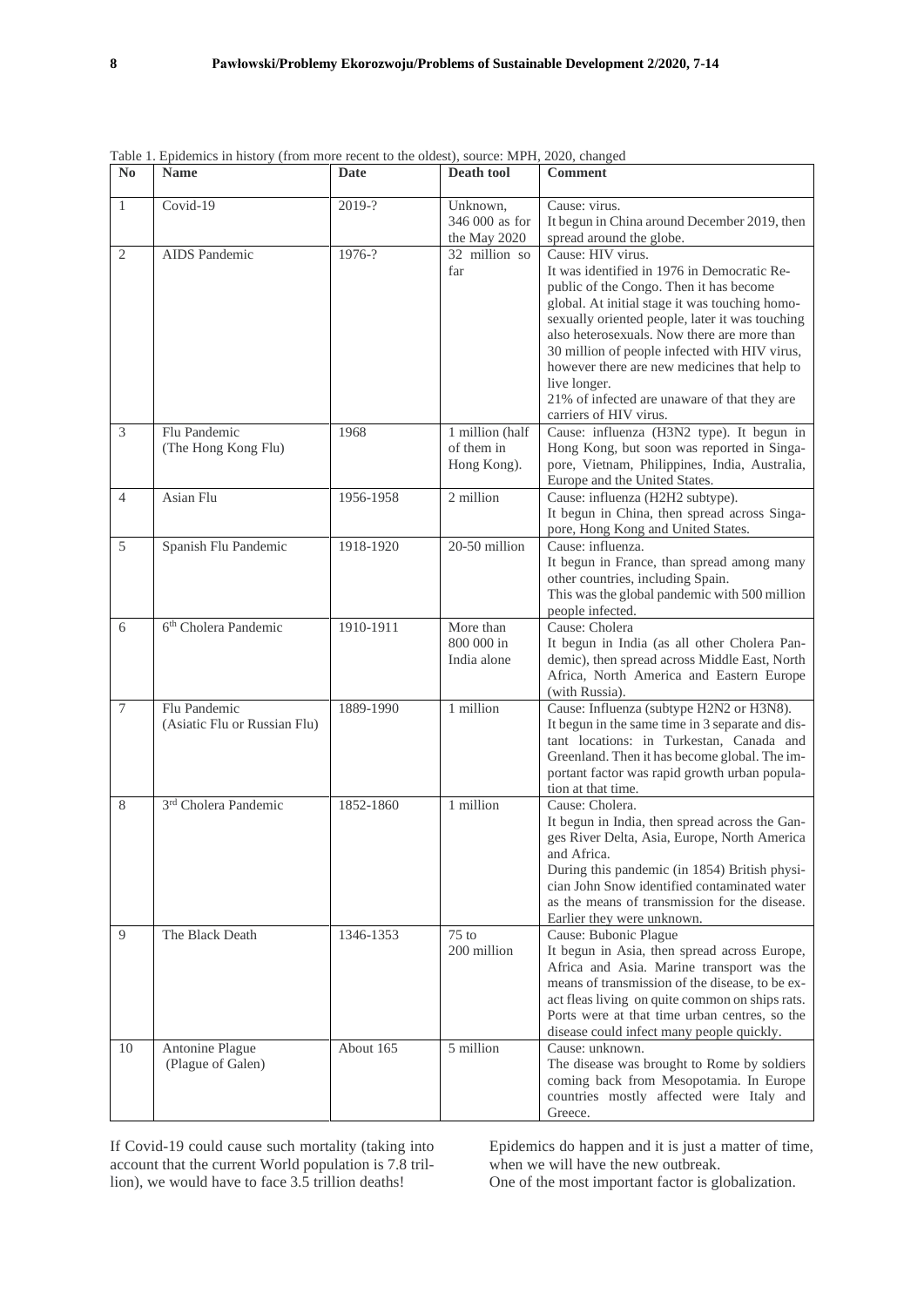| Country        | <b>Infected</b> | <b>Deaths</b> | <b>Recovered</b>  |
|----------------|-----------------|---------------|-------------------|
| <b>USA</b>     | 1 697 361       | 99 4 62       | 352 984           |
| Brazil         | 376 669         | 23 5 22       | 153 833           |
| Russia         | 362 342         | 3 807         | 131 129           |
| United Kingdom | 261 184         | 36914         | No data available |
| Spain          | 235 400         | 26 8 34       | 150 376           |
| Italy          | 230 158         | 32 877        | 141 981           |
| Germany        | 180 808         | 8432          | 163 681           |
| Turkey         | 157 814         | 4 3 6 9       | 120 015           |
| India          | 145 380         | 4 1 6 7       | 60491             |
| France         | 145 279         | 28 4 32       | 65 199            |

Table 2. Covid-19 in 10 countries with the highest number of infected people as for the May 2020, source: Wikipedia, 2020

This phenomena may be defined *as an integrated, world-wide social and economic system related to large corporations, characterized by supra-state (and supra-national) diffusion of capital and adoption of the free trade principle in the field of economic globalization and the assimilation of cultural models, especially in the mass form (cultural globalization)* (Gawor, 2008).

Globalization is connected with modern transport. Moving around the World has never been easier, than it is today. In case of aviation it is possible to get to the other side of the World in just over a dozen of hours. Unfortunately it applies not only to people or cargo, but also to the diseases.

In last few decades few potentially dangerous accidents did happen (WHO, 2020):

- In 2003 we witnessed SARS (SARS-CoV-1) epidemic with 8439 infected, and 812 deaths, mainly in China.
- In 2013 it was Bird Flu (Avian Influenza, Avian Flu, H5N1) epidemic with 861 cases and 455 deaths.
- In 2015 we witnessed Ebola Virus epidemic with 28 618 infected and 11 310 deaths in Guinea, Liberia and Sierra Leone.

One may say, that we were lucky (especially in case of Bird Flu, where mortality was very high  $-53\%$ ), because none of the above viruses caused global epidemic. In case of Covid-19 the situation is unfortunately different.

#### **3. Covid-19 – how this could happened?**

As for the 26th May 2020 we have 5.5 million people infected with Covid-19 and more than 346 000 deaths (Worldometer, 2020). 10 countries with the highest number or cases are presented in Table 2. This is the first global pandemic since Spanish Flu Pandemic from the years 1918-1919 (500 million infected and 50 million deaths, MPH, 2020). However in case of Spanish Flu mortality was at the level of 10%, in case of Covid-19 it is less than 1% and the most important factor is age. As an example, in the UK mortality among children is only 0.0016%, while among people older than 80 years it is 7.8% (Mahase, 2020). The worst situation, as for the May 2020, was noticed in Norway among people older

than 90 years – mortality among them reached 57.1% (Wikipedia, 2020).

Warnings, that global pandemic is possible, have been reported decades ago.

Joshua Lederberg, molecular biologist and Nobel laureate, once said: *The single biggest threat to man's continued dominance on the planet is the virus* (Henig, 2020). Even if, as Saleem Ali argues, that *only around 1% of all microbes can actually cause disease in humans* (Ali, 2020), it is still quite a lot.

In 2015 r. Bill Gates, founder of the Microsoft Company, warned, that *the World is simply not prepared to deal with a disease – an especially virulent flu (…) – that infects large numbers of people very quickly. Of all the things that could kill 10 million people or more, by far the most likely is an epidemic. But I believe we can prevent such a catastrophe by building a global warning and response system for epidemics* (Gates, 2015). Unfortunately, we did not build such infrastructure.

The biggest problem in case of spreading Covid-19 pandemic was not the virus itself, but… the politics. The epidemic began in Wuhan, China in the fall of 2019 (Ali, 2020). This is a country with very strong economy, but there is no democratic system, because all power belongs to the Chinese Communist Party. When the first reports from Wuhan appeared, the authorities disregarded the problem and, using their monopoly, forbade the doctors to provide any information outside. It was guarded by the People's Armed Police (as part of the so-called China Information Flow Control Policy). The Chinese admitted the epidemic only when it got out of control (Wasserstrom, 2020). Meanwhile millions of guests, who came to Wuhan to celebrate the new year, had already returned to their countries around the World. The biggest present challenge connected with Covid-19 seems to be tracing the infected. Testing as many people as possible is a must, since a lot of people infected – from 25 up to even  $80\%$  – don't have any symptoms of the disease (Healthline, 2020). Such asymptomatic people can infect many others. And we must remember, that although we noticed 346 000 deaths caused by the virus, at the same time (between  $1<sup>st</sup>$  January and the end of May 2020) 25 million people died for natural reasons, cancer, heart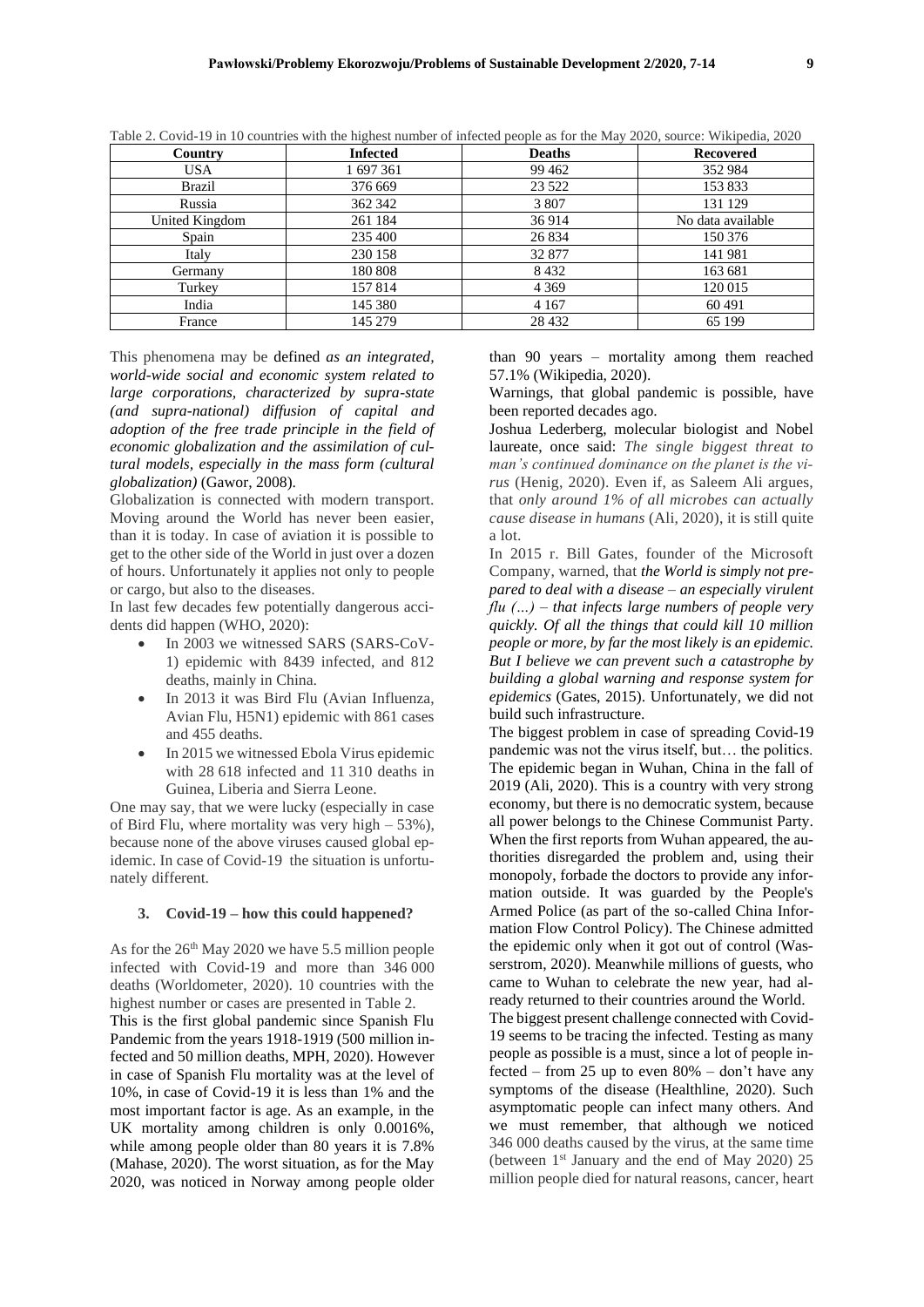diseases, in accidents, murdered, or starved to death (Wordometer, 2020).

#### **4. Covid-19 and environmental engineering**

#### *4.1. The problematic of environmental engineering*

In a Covid-19 pandemic, it seems that technical sciences, such as environmental engineering, are becoming less relevant. However, this is not the truth. According to an interesting definition, adopted by the Environmental Engineering Committee of the Polish Academy of Sciences, environmental engineering is a technical science based on the use of engineering methods (Pawlowski, 2011):

- For preserving, rationally shaping and using the external natural environment (e.g. water resources, waste management, air protection, soil protection).
- For preserving and shaping the internal environment of buildings and structures (devices and installations).

In these areas, environmental engineering implements environmentally-friendly initiatives, modifies the technical conditions and technologies to maintain the optimum biological balance of the environment, neutralizes the effects of natural disasters (floods, droughts, or water, air, and soil pollution), and eliminates or reduces the negative environmental impacts of the industrial activities of humans.

What's more, environmental engineering is also very important from the perspective of sustainable development – the central idea of both United Nations, and the EU's legislation.

According to the most widely used definition, *sustainable development it is development that meets the needs of the present without compromising the ability of future generations to meet their own needs* (WCED, 1987). It includes basic human needs, like access to water, food and shelter, but also to electricity.

Environmental engineering plays an important role in implementing the idea of sustainable development. It shapes the conditions in which a person lives, also refers to the raw material aspect, which in turn determines the satisfaction of material needs both of the present and future generations. It also fulfills many Sustainable Development Goals, introduced by the United Nations in 2015. Among them:

- Goal 6: Clean water and sanitation.
- Goal 7: Affordable and clean energy.
- Goal 8: Decent work and economic growth.
- Goal 9: Industry, innovation and infrastructure.
- Goal 11: Sustainable cities and communities.
- Goal 13: Climate action.
- Goal 14: Life below water.
- Goal 15: Life on land (UN, 2015).

What about being an engineer during Covid-19 epidemic?

#### *4.2. Internal environment*

In the above definition of environmental engineering it is worth to underline the care about the internal environment. The quality of indoor air and climate have a major impact on our health. And this is especially important during epidemic quarantine, when we are spending much more time at home than usually. Being in a quarantine is also much easier when we have constant access to water or electricity – and these are also engineering issues.

#### *4.3. Access to water*

In case of water, people in the Western World are lucky, because they live in countries, where this resource generally is available.

From the World's perspective, the lack of access to any water affects about 1 billion people, and another billion has access to water of poor quality (WHO, 2017). Polluted water is the cause of up to 80% of diseases in developing countries and causes about 3 million victims annually, which is more than in the case of infection with the HIV virus, and of course much more than in case Covid-19. So, still there is great amount of work that should be done.

#### *4.4. Access to electricity*

The demand for energy is growing everywhere. In 2040 it will double, comparing to the year 2010 (Gore, 2017). Now as much as 87% of people have access to electricity (UNDP, 2017).

In a quarantine, thanks to electricity, we use the Internet, not only in the aspect of distance learning or entertainment, but also in everyday life. We can easily order any goods that the courier will safely deliver to our apartment.

The problem is however not only how to produce electricity, but also in which way to produce it, since there are different ways, with different environmental consequences.

The worst pollution of the atmosphere is from coal burning power plants, which still are responsible for 38.3% of the World's gross electricity production (IEA, 2019). The most important polluter is carbon dioxide, which contributes to the global warming, and is responsible for 50% of the greenhouse effect. The global  $CO<sub>2</sub>$  emissions in 2017 reached 37,077,404 Mt, which was almost twice as much as in 1990 (EPA, 2019). Main polluters are China (10.8 Gt), the USA (4.8 Gt) and the European Union (2.9 Gt). The good news is that in the case of the USA and the EU, the emissions have started to fall down. Unfortunately, this is not the case of China, the impressive industry of this country has its price.

But there are also renewable sources of energy. They are responsible for 26.5% of the World's gross electricity production (EIA, 2019), and the biggest share in the market is for hydropower (see table 3).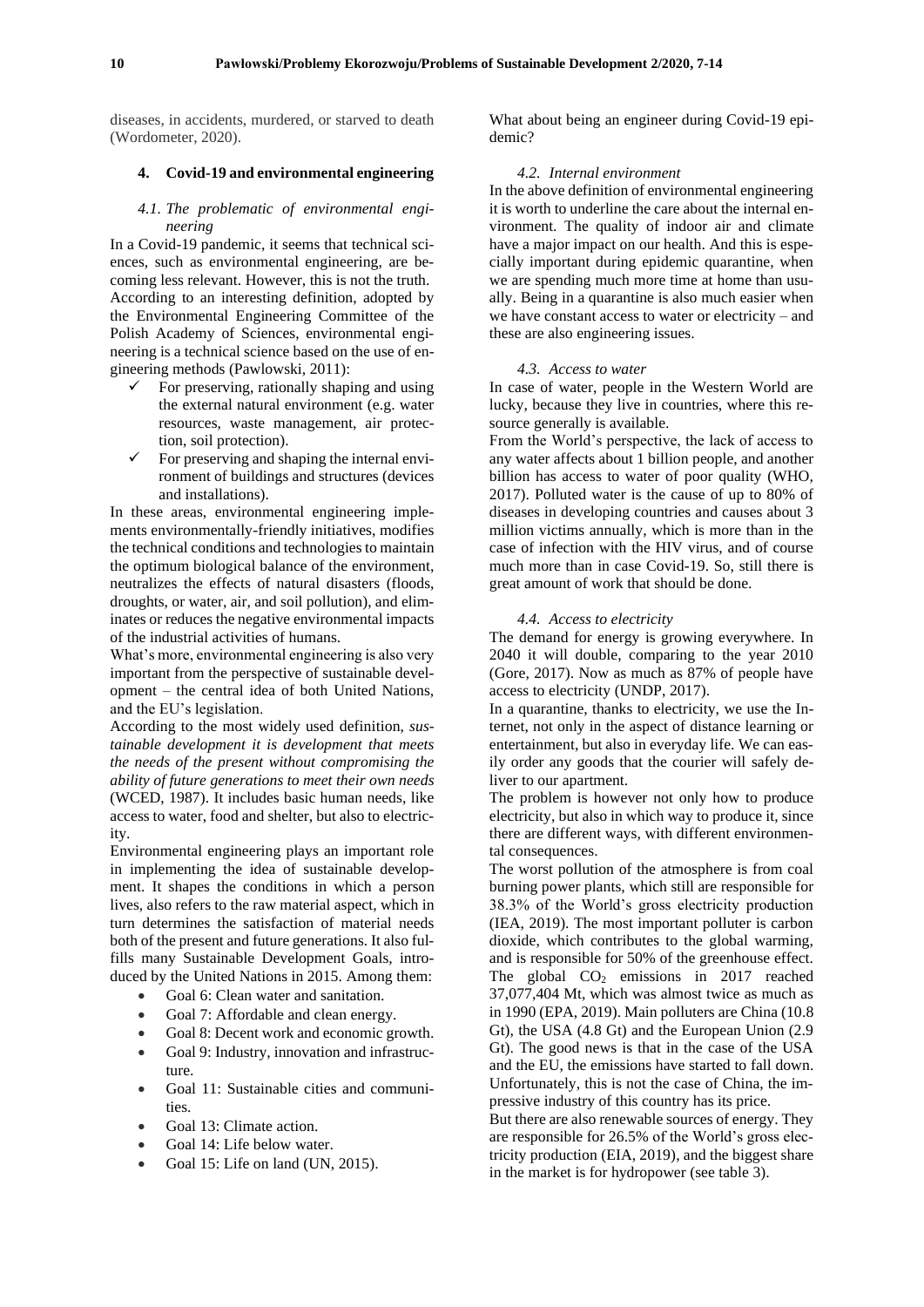| No.                           | <b>Source</b><br>of<br>energy | Electricity<br>generated<br>[TWh] | <b>Share</b> in<br>the market<br>[%] |
|-------------------------------|-------------------------------|-----------------------------------|--------------------------------------|
|                               | Hydropower                    | 4 0 4 9                           | 69%                                  |
| $\mathfrak{D}_{\mathfrak{p}}$ | Wind                          | 958                               | 16%                                  |
| 3                             | Bioenergy*                    | 467                               | 8%                                   |
|                               | Solar                         | 83                                | 6%                                   |
|                               | Geothermal                    |                                   | 1%                                   |

Table 3. Renewable electricity generation by energy use,  $source \cdot FIA$ , 2010

\*Bioenergy includes solid biofuels, biogas, renewable municipal waste, liquid biofuels

So, renewables even now are a huge part of the energy market, which means they provide jobs for millions of people. According to the UNDP, the renewable energy sector in 2017 gave employment to as many as 10.3 million scientists and workers (IRENA, 2018).

#### *4.5. Covid-19 and air pollution*

We must be aware, that all the known environmental threats still exist around us, and Covid-19 epidemic should not limit our care for the environment, also on the level of environmental engineering.

It is true, that in case of big cities the quality of air significantly improved, while people were staying at their homes. After introducing lock down in California, the air quality in Los Angeles in early April 2020 become one of the best in the world. Feat impossible to be achieved in normal conditions, with huge car traffic on the streets (IQ Air, 2020). Since the outbreak of the pandemic, Copernicus Sentinel-5P satellite has seen a decrease in air pollution, especially nitrogen dioxide concentrations, across Europe at least by 25% (Sobuniewska, 2020). The examples from countries heavily touched by Covid-19 pandemic are presented in table 4.

Table 4. Decrease in  $NO<sub>2</sub>$  concentrations in the air during Covid-19 pandemic in chosen cities of Italy and Spain, source: EEA, 2020

| City      | Country | Changes in $NO2$<br>concentration<br>(March 2020) |
|-----------|---------|---------------------------------------------------|
| Milan     | Italy   | 24% decrease                                      |
| Bergamo   | Italy   | 47% decrease                                      |
| Rome      | Italy   | 30% decrease                                      |
| Barcelona | Spain   | 40% decrease                                      |
| Madrid    | Spain   | 56% decrease                                      |

Unfortunately this is a temporary effect, so longterm thinking, how to make the situation stable better, is a must.

One of the biggest challenges for the air quality in cities is smog, which is one of the oldest pollution of the atmosphere known. Yet as early as 1542, the Spanish sailor Juan Rodrigez Cabrillo, observed a layer of fog as high as 300 m around Los Angeles, caused by the smoke from Indian campfires (Wojciechowski, 2006).

Smog is created when the concentration of pollutants (nitrogen oxides, sulphur oxides) in the air is high and when there are specific weather conditions (e.g. no wind, presence of sun, humidity), as well as climatic and topographic conditions hindering the dispersion of pollutants (a valley rather than an open area, Pawłowski, 2011).

Preventing the formation of smog at the industrial level means not only the installation of filters on chimneys, but rather modifications in the production processes (through the implementation of e.g. cleaner production).

Much also depends on us. In the case of so-called London smog, quite common in the World, important source of pollution is the emission from old furnaces in households.

Table 5 presents 10 most polluted cities in the World. None of them lies in Europe or North America. The all represent Asia and the following countries: India, Pakistan and China. Many other cities from these countries are just below the Top 10.

Table 5. 10 most polluted cities in the World, average results for the year  $2019$ , source: IQ Air,  $2020$ )

|     | Name of the   | Name of the | Average |
|-----|---------------|-------------|---------|
| No. | <b>City</b>   | country     | PM 2,5  |
| 1   | Ghaziabad     | India       | 110.2   |
| 2.  | Hotan         | China       | 110.1   |
| 3.  | Gujarnwala    | Pakistan    | 105.3   |
| 4.  | Faisalabad    | Pakistan    | 104.6   |
| 5.  | Delhi         | India       | 98.6    |
| 6.  | Noida         | India       | 97.7    |
| 7.  | Gurugram      | India       | 93.1    |
| 8.  | Raiwind       | Pakistan    | 92.2    |
| 9.  | Greater Noida | India       | 91.3    |
| 10. | Bandhwari     | India       | 90.5    |

#### *4.6. Covid-19 and the global warming*

We must also not forget about global threats, like the climate change. One of the consequences of the global warming is connected with tropical cyclones, which are becoming stronger and much more devastating. On  $20<sup>th</sup>$  May 2020, when the World was still in a quarantine, super cyclone Amphan struck India and Bangladesh. It was the most devastating cyclone in this area ever! Millions of people need help, since whole cities were destroyed, and Covid-19 pandemic is still there (Chowdhuri, 2020).

One of the most important challenges in fighting the global warming is connected with lowering the pollution of the atmosphere with so-called greenhouse gases. The most important such gas is carbon dioxide, but there are others, like: methane, chlorofluorocarbons, ozone and nitrogen oxides (EPA, 2019). Unfortunately the list of GHGs is not closed. In 2013, a new greenhouse gas was found in the atmosphere – perfluorotributylamine (PFTBA), the warming potential of which is 7100 times higher (!!!) than that of  $CO<sub>2</sub>$  (Science Daily, 2013). This gas is needed for the production of liquids being heat transfer agents in electronic equipment. Unfortunately, no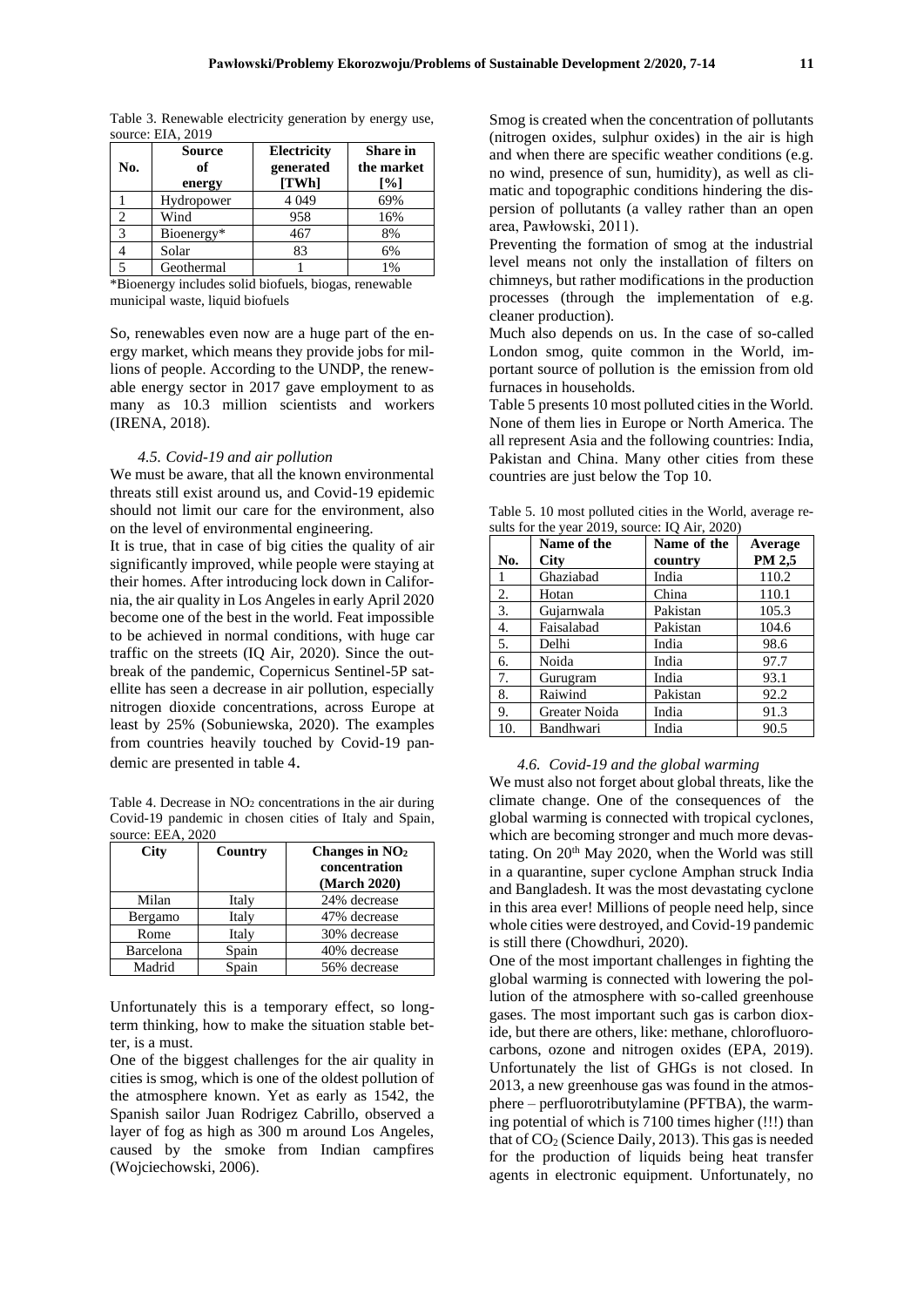action was taken to decrease the emissions of PFTBA to the atmosphere after the discovery, despite the extremely high warming potential.

It cannot be ruled out that man has created many other substances equally dangerous to the climate, only this side of their action has not been recognized yet. This is a very important field of work for scientists and engineers.

### **5. Covid-19 and the end of the World as we know it**

One of the most commented books of the 1990s was the work *End of History* by Francis Fukuyama, published in 1992. The author presented the development of social systems, claiming that liberal democracy is the highest form of political system in history. After the fall of communism, democracy has become the dominant and virtually non-competitive political system in the World, which also means the end of history because other systems will not be formed. The book perfectly fitted into the stream of optimism that prevailed at that time in the World. The fall of communism ended the Cold War era, and humanity would henceforth live in peace.

However, the terrorist attack on New York on September 11, 2001 showed that the time of wars was not over.

What's more, liberal democracy seems to be now in crisis. As prof. Felix Unger, president of the European Academy of Science and Arts, said: *when we read the news, when we observe the frustration of people voting the old political parties, when new parties appear without any program, then you feel a new stream of perception of politics is on the way. Most people cannot identify themselves with the political system, which is aggravated by the whole financial crisis. (…) The people in Europe are no longer willing to support banks instead of the people. The main problem is to see that all the political managers have departed from the people and follow only their own interest. The system in Brussels is questionable too. In Brussels they are also far away from the people who, in reality, pay with their taxes everything they are doing. This is deconstruction of our democracy on the way. (…) We all have to serve life not money (…). Life is the highest value and all we have to do is to serve life* (Unger, 2013).

Covid-19 pandemic showed, that this life is endangered. It also showed, that political system does matter: China is not a democratic country which, as it was already said, made it easier to hide the threat connected with the virus.

What about democratic countries? Fighting with Covid-19 looks different in different areas. There are two basic strategies:

• First one is to introduce lock-down, closing most business, limiting possibilities for

travel and contact for people, which means obligation to stay at home in a quarantine. Most of the countries of the world introduced this solution.

Second one is to do basically nothing, hoping that the population will get the so-called herd immunity. This strategy was introduced, among others, in the USA, Great Britain and Sweden. However in case of the first two countries this decision provoked protests, as a result, with some delay, lock down was introduced. In case of Sweden there are only suggestions. Swedish Foreign Minister Ann Linde said recently: *we advised that everybody should stay at home on Easter and 96% of people followed it. Our government is acting with suggestions, not prohibitions* (Anadolu Agency, 2020).

How will it end? Are we going to face Armageddon? Well, maybe – but for sure not because of the Covid-19. The whole biosphere is out of balance, due to *business as usual* practises, extreme deforestation and pollution of the environment. We must be much more successive in protection of what is left and counteraction major environmental threats, for our own sake. Environmental engineering plays a significant role there.

Covid-19 pandemic will not end the World as such. It will end the World as we know it. First off all the virus already caused gigantic economic crisis, much bigger than the previous crisis from the years 2007- 2009. Some sectors of the economy may cease to exist and the service sector will face a deep recession. This means high unemployment and possible high inflation.

There is a prognosis for the USA (the biggest economy in the World), according to which the unemployment in 2020 is going to be the highest in the history of the country, bigger than during The Great Depression from the  $1930s$  of the  $20<sup>th</sup>$  century – reaching 32.1%, which means that 46 million (!!!) American citizens will lose their jobs (Roper, 2020) – see figure 1. In case of weaker economies the problem may be even bigger.

Sectors of the economy, that appeared to be extremely vulnerable in the face of Covid-19 pandemic, are: tourism, public transport, in particular air transport, service sector, cinema and entertainment industry. It showed that the World economy was not so strong, as we thought. After two months of lock down it has been severely damaged.

The worst situation is in tourist sector. For many decades, in many countries, this sector was a primary source of income. Investing in tourism infrastructure (hotels, restaurants, ski resorts) in popular areas was perceived as safe, because for decades it was giving steady income. After just two months of quarantine many of these objects are broken or almost broken.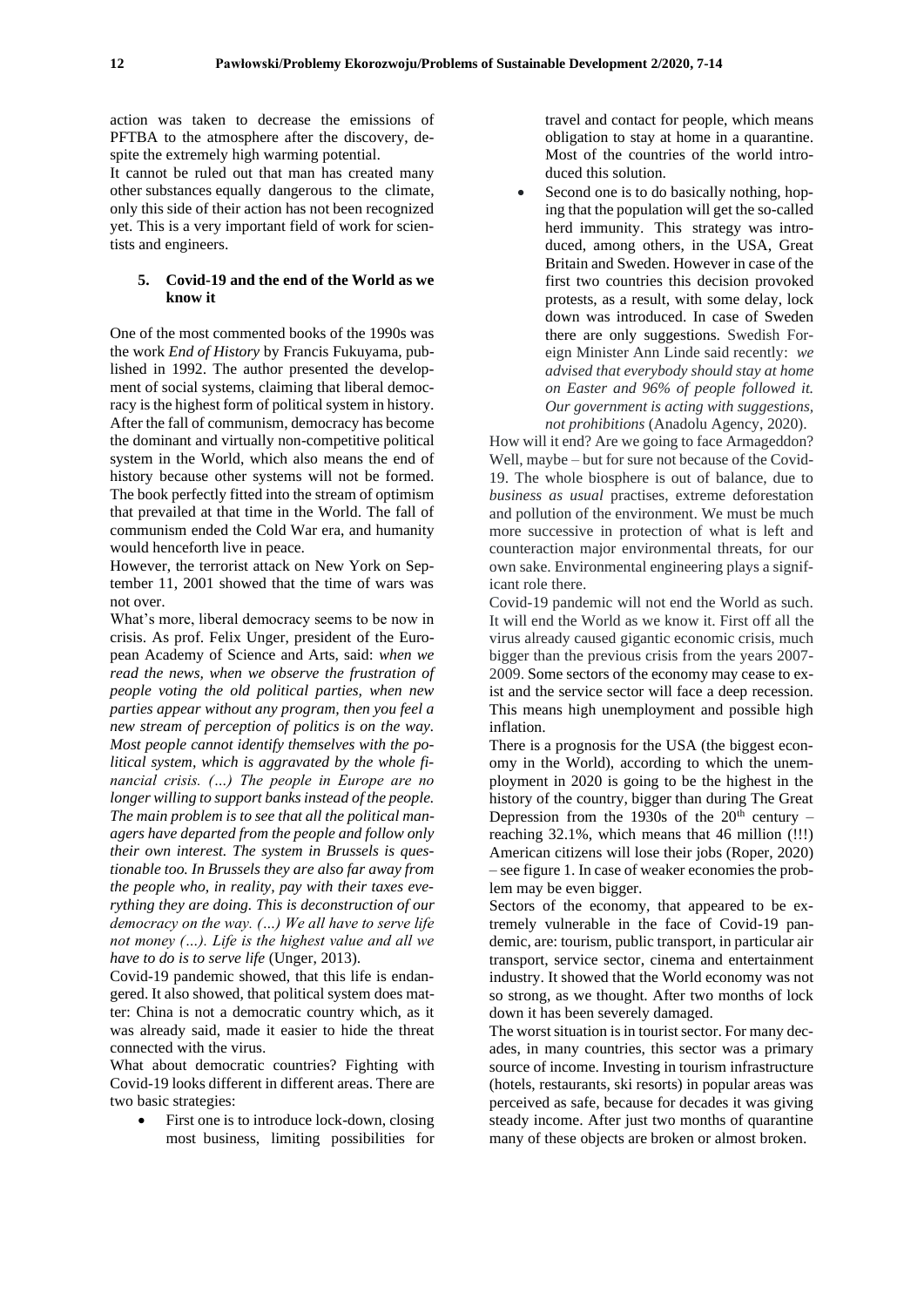

Figure 1. Unemployment in the USA: The Great Depression versus Covid-19, years 1932, 1933, 1939 and 2020, source: Roper, 2020, changed.

Weakening of our economy means also, that some ambitious goals, like climate and energy policy of the European Union, may be endangered, since problems with financing them are almost certain. As for the end May 2020, because of the Covid-19, we can expect the highest in history plummet in the global energy sector  $-$  by 20% (in comparison to the year 2019, IEA, 2020).

The present horizon of the EU's climate and energy policy is covering the time to the year 2030, and it includes the following goals (EC, 2018):

- Improvement in the energy efficiency, which should be higher by 32.5%.
- Reduction of the greenhouse gases emissions (40% by the year 2030, in relation to the level of emissions from 1990).
- Achieving the level of 32% of energy production from renewable sources.

Some of the European countries achieved, at least partly, these goals already. For example, in Norway almost all electricity is produced by hydropower stations (Salay, 1997), but for many other countries it is going to be a real challenge, mainly because of the economic crisis, which has already begun.

Also industry suffers from Covid-19 pandemic. As we know, the second biggest economy of the World is China. In the first quarter of 2020, China's GDP went down by 6.8%. This was the first decrease from 1992 (Nagarajan, 2020)!

All of this means a gigantic economic crisis and retraction of the World development many years back. Governments are aware of the crises and are trying to help the economy by loosening the restrictions connected with lock down. Let's hope that it will not increase significantly the number of infected, because in such case another full lock down could be a must.

#### **6. Conclusions**

Many people thought that global pandemic, as known from the past, in our modern World is not possible. Unfortunately they were wrong. Fighting with Covid-19 we cannot however forget, that there are many other problems, which are also responsible for the death of a lot of people.

Our planet is ecologically out of balance, and global threats, such as global warming, may take much more lives, than Covid-19. Although environmental engineers cannot create vaccine for the virus (it is the duty of medical sciences), they are still needed, since state of the environment is also crucial to our health, and they have the right technologies for protection of the environment.

Underlined in the title of this paper phrase: the end of the world as we know it relates to the economy. Most of us will survive Covid-19, but we may lose our jobs, and the global economy is going to be in a very deep crisis, much deeper than even the tragic Great Depression from the 1930s. We are in the middle of the pandemic now, and future is unpredictable, however it can be assumed, that economic recovery will take much more time, than the epidemic itself. But there is another important factor, which can change the situation. Covid-19, as any virus, mutates randomly. One of the next mutations can make it harmless. One of the next mutations can make it more dangerous. Let's hope that the first option will happen.

#### **References**

All Internet articles were retrieved in May 2020.

- 1. AGARAJAN S., 2020, China's economy suffers its first contraction in 28 years, shrinking 6.8% in an 'extraordinary shock' to the global economy, in: *Business Insider.com,* https://www.businessinsider.com/ china-economy-falls-first-quarter-2020-after-half-ce ntury-growth-2020-4?IR=T.
- 2. ALI S., How the current coronavirus pandemic links to questions of ecological sustainability in the Anthropocene?, in: *Springer Nature Sustainability Community,* https://sustainabilitycommunity.springernatu re.com/users/183121-saleem-ali/posts/63681-how-th e-current-pandemic-links-to-broader-questions-of-su stainability-in-the-anthropocene.